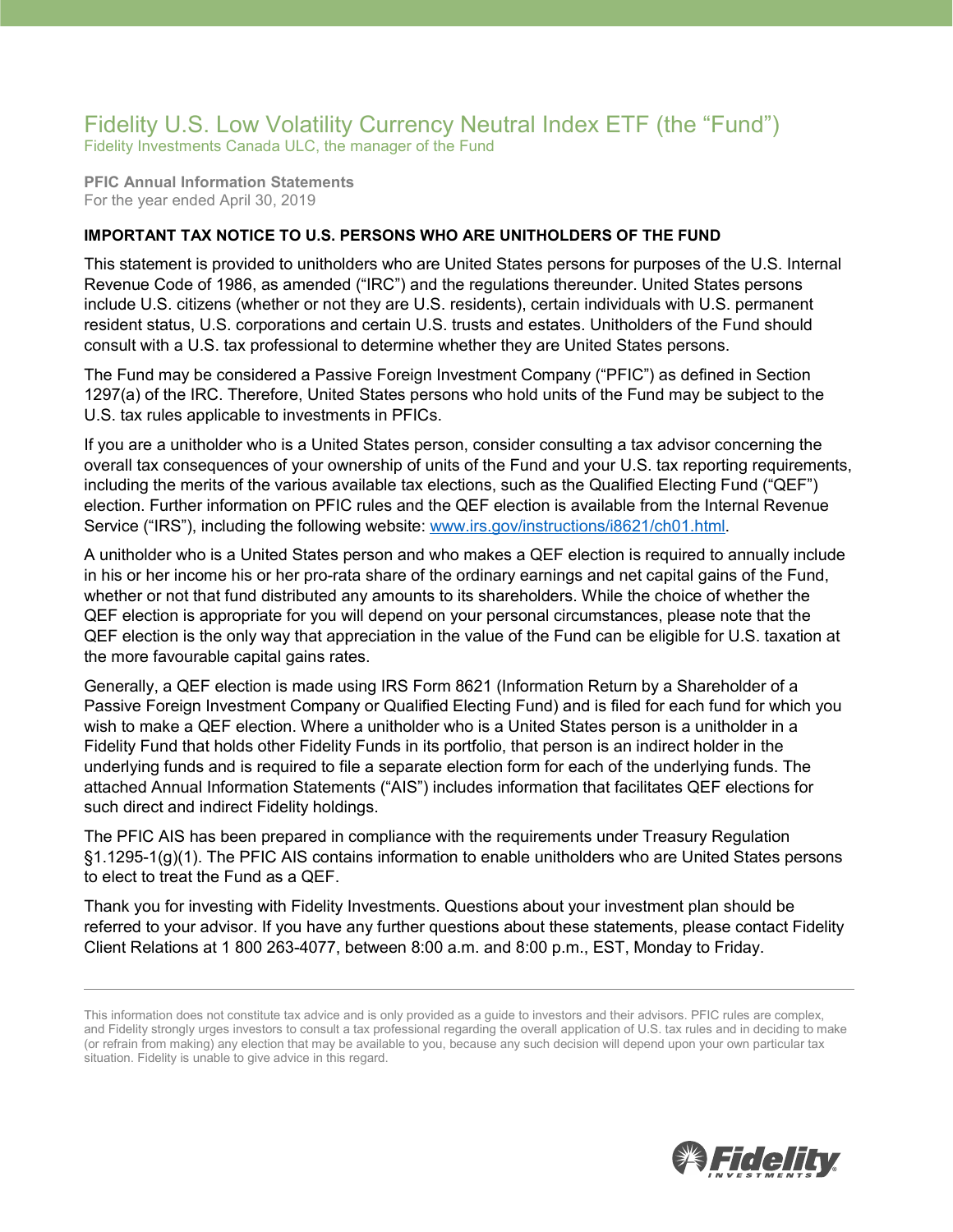## Fidelity U.S. Low Volatility Currency Neutral Index ETF

**PFIC Annual Information Statements (US\$)** For the Fund's PFIC taxation year ended April 30, 2019

- 1. This Information Statement applies to the PFIC taxation year of Fidelity U.S. Low Volatility Currency Neutral Index ETF (the "Fund") commencing on January 24, 2019 and ending on April 30, 2019.
- 2. The per-unit, per-day amounts of ordinary earnings and net capital gains for each class or series, as applicable, of the Fund and its lower tiered fund(s), as applicable, for the period specified in paragraph (1) are as follows:

| <b>FIDELITY FUND HELD</b>                                         | <b>ORDINARY</b>    | <b>NET CAPITAL</b> | <b>CASH</b>               | <b>PROPERTY</b>         |
|-------------------------------------------------------------------|--------------------|--------------------|---------------------------|-------------------------|
| <b>DIRECTLY</b>                                                   | <b>EARNINGS \$</b> | <b>GAIN \$</b>     | <b>DISTRIBUTIONS \$</b>   | <b>DISTRIBUTIONS \$</b> |
| Fidelity U.S. Low Volatility<br><b>Currency Neutral Index ETF</b> | 0.0033             | 0.0000             | 0.0000                    | 0.0000                  |
| <b>FIDELITY LOWER-TIER FUNDS</b>                                  | <b>ORDINARY</b>    | <b>NET CAPITAL</b> | <b>PFIC TAXATION YEAR</b> | <b>PFIC TAXATION</b>    |
| <b>HELD INDIRECTLY</b>                                            | <b>EARNINGS \$</b> | <b>GAIN \$</b>     | <b>COMMENCING</b>         | <b>YEAR ENDING</b>      |
| Fidelity U.S. Low Volatility<br>Index ETF                         | 0.0033             | 0.0000             | January 24, 2019          | April 30, 2019          |

To determine your pro-rata share of the amounts above, multiply the amounts by the number of units of each class or series, as applicable, of units of the Fund you held during the year. Here is an example to illustrate the calculation using the per-unit, per-day factors:

You own 100 units of Fund A from the period January 1, 2019, through June 30, 2019. You purchased an additional 100 units of Fund A on July 1, 2019. You did not sell any units of the Fund at any time during the year.

The Fund's ordinary earnings were \$0.001 per unit, per day.

Result: Your ordinary earnings for 2019 are (\$0.001 \* 181 days \* 100) + (\$0.001 \*184 days\* 200) = \$54.90.